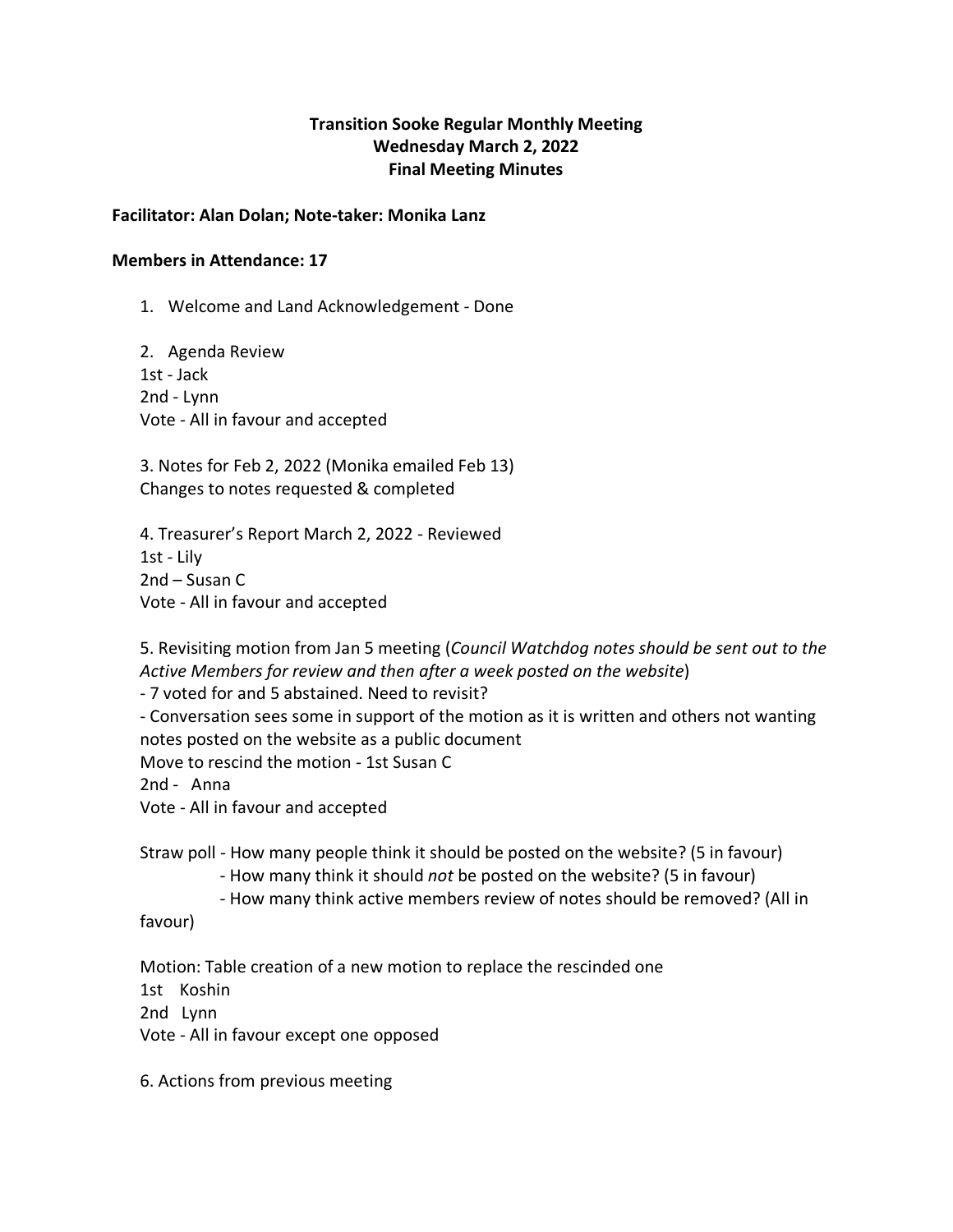6.1 Steering Committee to set up a special meeting of Transition Sooke members interested in discussing new Bylaws for Transition Sooke (Alan) - done

6.2 Steering Committee to work out the timing and logistics of Transition Sooke AGM - Coming soon - email sent out to active members

6.3. Lily to initiate email discussion on Transition Sooke involvement in Earth Week - Done

6.4 Koshin Moonfist to provide info on Compassion International to Steering Committee - will be put on future action list

6.5 Facilitator for next meeting (Alan) to invite Maia Carolsfeld to our next meeting - Done

7. Guest speaker: Maia Carolsfeld, Climate Action Coordinator, District of Sooke

- Warm welcome to Maia

- Maia shares her background and current role within the DoS and invites questions

- LCR for internal corporate - are they being made to put numbers to actions? How will LCR be measured? This is being worked on with Matthew. Looking at how to incorporate existing metrics and providing effective rationale around claims. There is no current inclusion of numbers. It's ongoing. Would a threshold be considered perhaps? A report card type mechanism might be an option

- Maybe need a carbon emission report - applicant must provide a report on estimate of emissions

- Doubts expressed around developers doing accurate Carbon accounting ... will there be oversight? It would be a vetted 3rd party consultant who would oversee the accounting of the applicant

- Will there be conflict over developers asking to speed process of development vs Maia slowing it down with LCR reporting/accounting? There is already conflict.

- There are official reports required to submit full application. If not submitted, report will not be accepted until complete. LCR reports may not be able to stop development but may create meaningful conversation around what limits are acceptable

- Council feels good about quality level and oversight levels good in DoS for development approvals

8. VDQ-NRG Update (Anna)

- proposal that came to council in Dec/21 - start a waste energy plant in Sooke

- claims made by this company not supported

- many concerns around viability of the proposal and that it's an untested company and processes

- create massive amount of greenhouse gases throughout life of project - no visible plus side for Sooke

- report completed and sent to Alan - he will send out to get support from active members, and then on to staff (Matthew Pawlow invited company to consider Sooke) Perhaps sent out as a news release after presented to council depending on the response from staff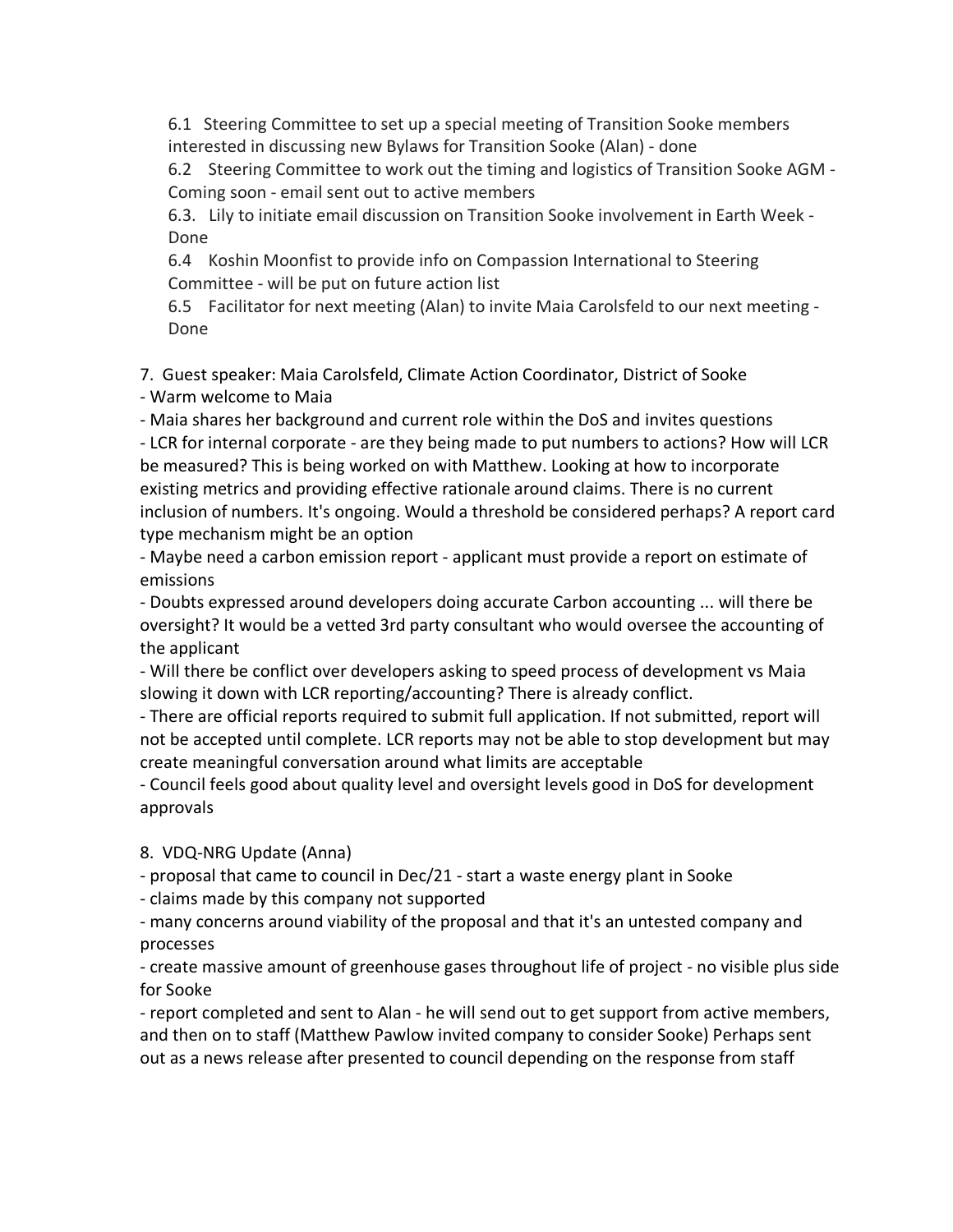9. Steering Committee Report (Alan) - email coming out shortly on AGM and voting on the bylaws. Looking for nominations for steering committee member(s)

10. Earth Day/Earth Week (Lily)

- Bernie, Paula and Lily met

- EV extravaganza ideas were discussed

- TS will have tent and DoS will have tent to promote 7% solution. Alan will oversee tent

- Need display/signage that shares info about what TS is and does

- Chris and Lynn will put together a water table with a contest for kids

- Gord and Paula may work on a climate related display of art

- Bernie asking if we can spread out ideas/events in the week prior and not on a Saturday perhaps at the new library or a school. Let Lily know if any suggestions

11. Report on South Island Climate Action Network (SICAN) (Susan C) (TS has formally endorsed the principles of SICAN and sends a member to meetings. Participating community organizations share climate actions.)

- SICAN is focussing on prohibiting gas hook ups in new schools and new developments (countering Fortis).

- SICAN members are approaching councils with LCES building bylaws (low carbon energy systems options).

- CENiC (Citizen's Environmental Network in Colwood) has a Speakers Series every Tuesday for 5 weeks starting March 22.

https://www.colwood.ca/news-events/community-calendar/event/cenic-speakers-seriesmoving-ahead-transportation-ideas-colwood

## 12. Report on West Coast Climate Action (Lily)

 - Webinar on Transportation in a time of Climate Crisis. March 9, 4PM. Focuses on the need for a better transportation system, both urban and province-wide in BC. Guest speakers are Kukpi7 Chief Judy Wilson, from the BC Union of Indian chiefs, and Eric Doherty, a Victoria-based transportation planner. Free event below:

 https://www.eventbrite.ca/e/great-public-transit-urban-and-rural-tickets-271858103907 - Roundtable webinar from the Local Government Team "Climate Action Starts Where we Live: Influencing Local Governments". This month's webinar will focus on "Perspectives from the Inside", featuring 3 elected officials who will share their unique perspectives on the challenges and urgency of prioritizing the climate agenda for local government. More info TBA

13. Watchdog Reports (Hester)

- There were two council meeting reports this month

- A highlight from the recent report was Herb Haldane's presentation to Sooke Council
- 14. Transition Sooke Group Reports
	- 14.1 OCP and Climate Group (Alan)
	- Op-ed published with great response and support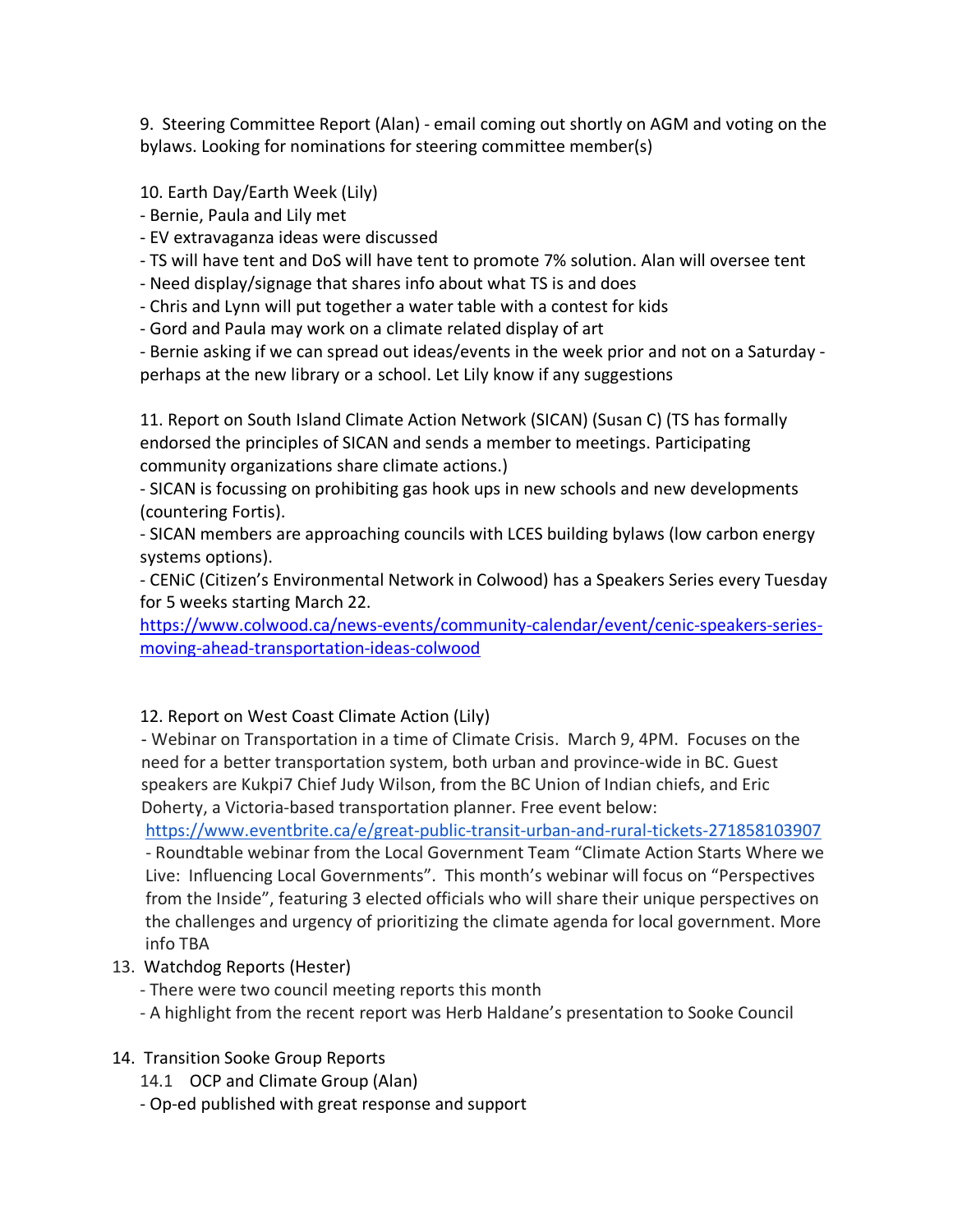- GGSC (greenhouse gas scorecard) is challenging but coming along.

- OCP has first reading next week, second will be public reading - encourage all to show up and have input

14.2. Local Economy Group (Jo) Did not meet

14.3. Water Group (Heather, Steve, Chris and Lynn)

- Talk about earth day generated much interest

- Working on putting weather stations along west coast rd. between Jordan River and Port Renfrew to gather water information; Rogers is interested

- Well monitoring systems are needed in communities. Info will be sent to Alan to share

15. Update on District of Sooke Committees - Alan suggests saving time by sending bullets for below to Monika for capture (minutes for all these meetings can be found at www.sooke.ca)

15.1 Climate Action Committee - Susan C gave a verbal report

15.2 Land Use and Development Committee (Susan B)

 - 2 items discussed. 1st was a proposed density bonus amendment to Zoning Amendment Bylaw 840. It suggests developers be giving an additional 10 units per hectare density, an additional story in height and an increase in lot coverage by 5% in exchange for underground

 - Most new multi-family development will be occurring in the Sooke core. Additional units mean more cars, which undermines some of Sooke's climate goals and compounds traffic congestion

 - Susan recommended Sooke follow other municipalities and make underground parking a requirement for building in the city core. The committee did not agree with her suggestion, and the proposed density bonus amendment (above) was approved to be recommended to council Feb 28

 - 2nd item was Tree Management - "matters that should be considered during future engagement sessions conducted by the District". After much discussion they landed with asking people what they want to see. This item will continue to be worked on by staff

15.3. OCP Advisory Committee - Susan C and Alan gave a verbal reports

15.4 Economic Development Committee – Jo was unable to attend

16. Other Business - Next Meeting: Wednesday, April 6. Facilitator: Lily